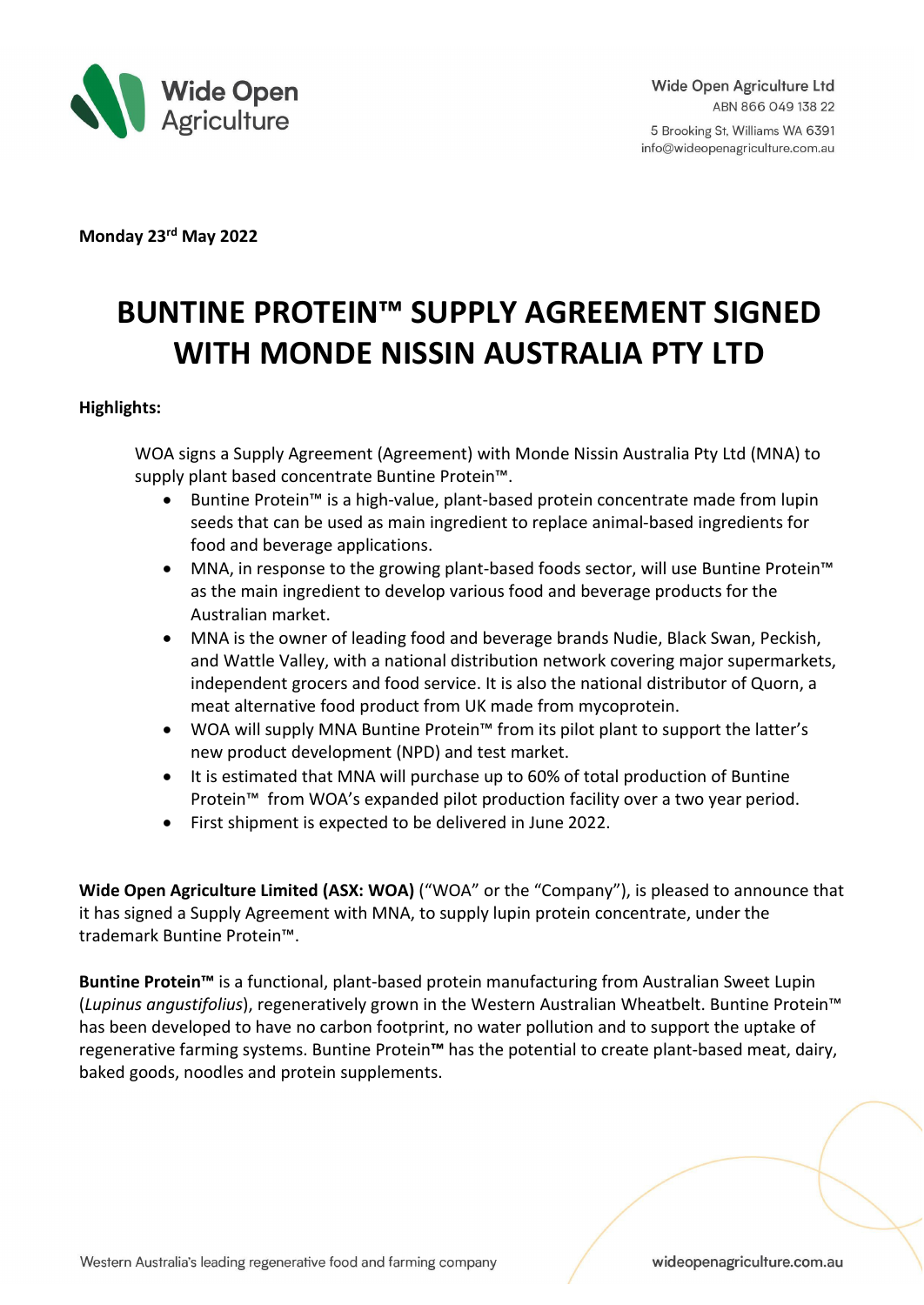MNA plan to use Buntine Protein™ as a key ingredient for new product development and could potentially launch and market the products to their extensive network of customers in Australia.

WOA has dedicated considerable resources to provide commercially competitive pricing for Buntine Protein™ against other plant-based protein alternatives. The specific pricing and tonnages in the agreement remain confidential. However, it is estimated that MNA will purchase approximately 60 % of total production from the Buntine Protein™ pilot production facility, over a two-year period.

Given its strong market position and track record, MNA is strategically WOA's preferred partner to commercialise the potential of Buntine Protein™. Although the Agreement is non-exclusive, allowing WOA to continue engaging with other potential partners and offer Buntine Protein<sup>™</sup> as a key ingredient in product development to other food and beverage companies, if MNA's NPD is received well in their test market, WOA plans to build a large-scale commercial plant to supply their long-term volume requirements.

Wide Open Agriculture, CEO Dr. Ben Cole said; "WOA is excited to be working with MNA who share our passion to develop the market for regenerative lupin products. This agreement has the potential to catalyse farmers to grow more regenerative lupins and offer consumers a range of innovative, delicious plant-based products."

MNA's Ian Griffiths, General Manager – Strategic Projects said; "MNA is committed to supporting the uptake of sustainable and regenerative farming practices. We are rapidly advancing a range of innovative products to utilise Buntine Protein™ with its exceptional nutritional benefits."

# **Buntine Protein™ pilot production facility**

All key equipment for the pilot lupin plant has been received, and WOA confirms that it is on track with milestones for commissioning. The facility will enable in-house development of plant-based food and beverage products and development of proprietary IP for Buntine Protein™. Construction of the pilot plant has commenced, with initial production of Buntine Protein™ estimated to be achieved in Q4 FY22.

"We are pleased to announce the first third-party agreement for Buntine Protein™, which provides validation of the potential we have seen from our own product development. Indeed, we are optimistic that this agreement is the beginning of a long and mutually beneficial partnership between WOA and Monde Nissin," said Jay Albany, CEO of Dirty Clean Food.

"Since our initial design, we have expanded the scope and scale of the facility to enable these types of Supply Agreements as well as to develop our roadmap – including our high-protein oat milk."

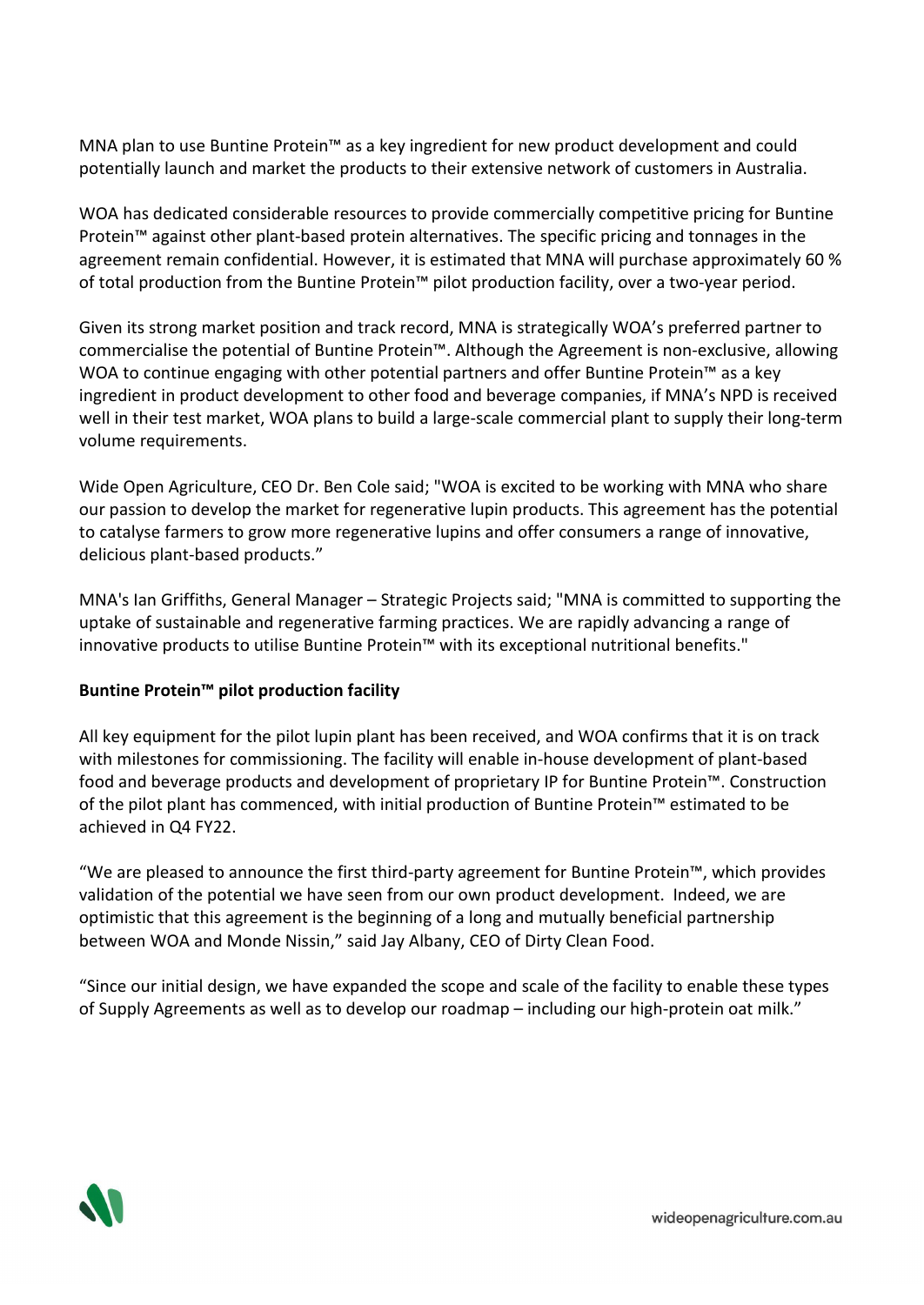



*Equipment for the pilot lupin plant at Dirty Clean Food facility in Kewdale, Western Australia*